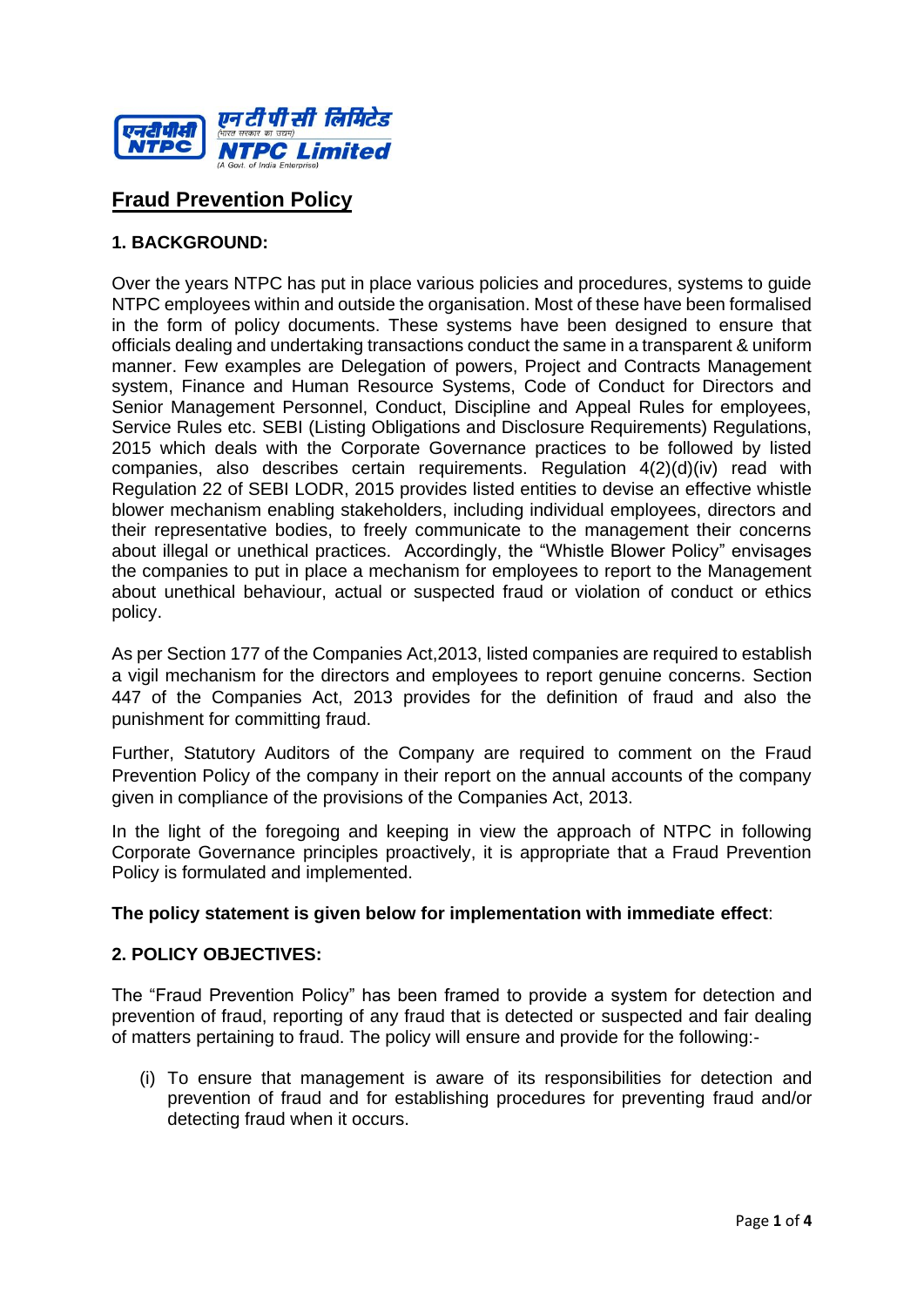- (ii) To provide a clear guidance to employees and others dealing with NTPC forbidding them from involvement in any fraudulent activity and the action to be taken by them where they suspect any fraudulent activity.
- (iii) To conduct investigations into fraudulent activities.
- (iv) To provide assurances that any and all suspected fraudulent activity will be fully investigated.

# **3. SCOPE OF POLICY:**

The policy applies to any fraud, or suspected fraud involving employees of NTPC (all full time, part time or employees appointed on adhoc/temporary/contract basis) as well as representatives of vendors, suppliers, contractors, consultants, service providers or any outside agency(ies) doing any type of business with NTPC.

## **4. DEFINITION OF FRAUD:**

As per Section 447 of the Companies Act, 2013, "Fraud" in relation to affairs of a company or any body corporate, includes any act, omission, concealment of any fact or abuse of position committed by any person or any other person with the connivance in any manner, with intent to deceive, to gain undue advantage from, or to injure the interests of, the company or its shareholders or its creditors or any other person, whether or not there is any wrongful gain or wrongful loss. "Wrongful gain" means the gain by unlawful means of property to which the person gaining is not legally entitled. "Wrongful loss" means the loss by unlawful means of property to which the person losing is legally entitled.

## **5. ACTIONS CONSTITUTING FRAUD :**

While fraudulent activity could have a very wide range of coverage, the following are some of the act(s), which constitute fraud.

The list given below is only illustrative and not exhaustive:-

- (i) Forgery or alteration of any document or account belonging to the Company
- (ii) Forgery or alteration of cheque, bank draft or any other financial instrument etc.
- (iii) Misappropriation of funds, securities, supplies or others assets by fraudulent means etc.
- (iv) Falsifying records such as pay-rolls, removing the documents from files and /or replacing it by a fraudulent note etc.
- (v) Wilful suppression of facts/deception in matters of appointment, placements, submission of reports, tender committee recommendations etc. as a result of which a wrongful gain(s) is made to one and wrongful loss(s) is caused to the others.
- (vi) Utilizing Company funds for personal purposes.
- (vii)Authorizing or receiving payments for goods not supplied or services not rendered.
- (viii)Destruction, disposition, removal of records or any other assets of the Company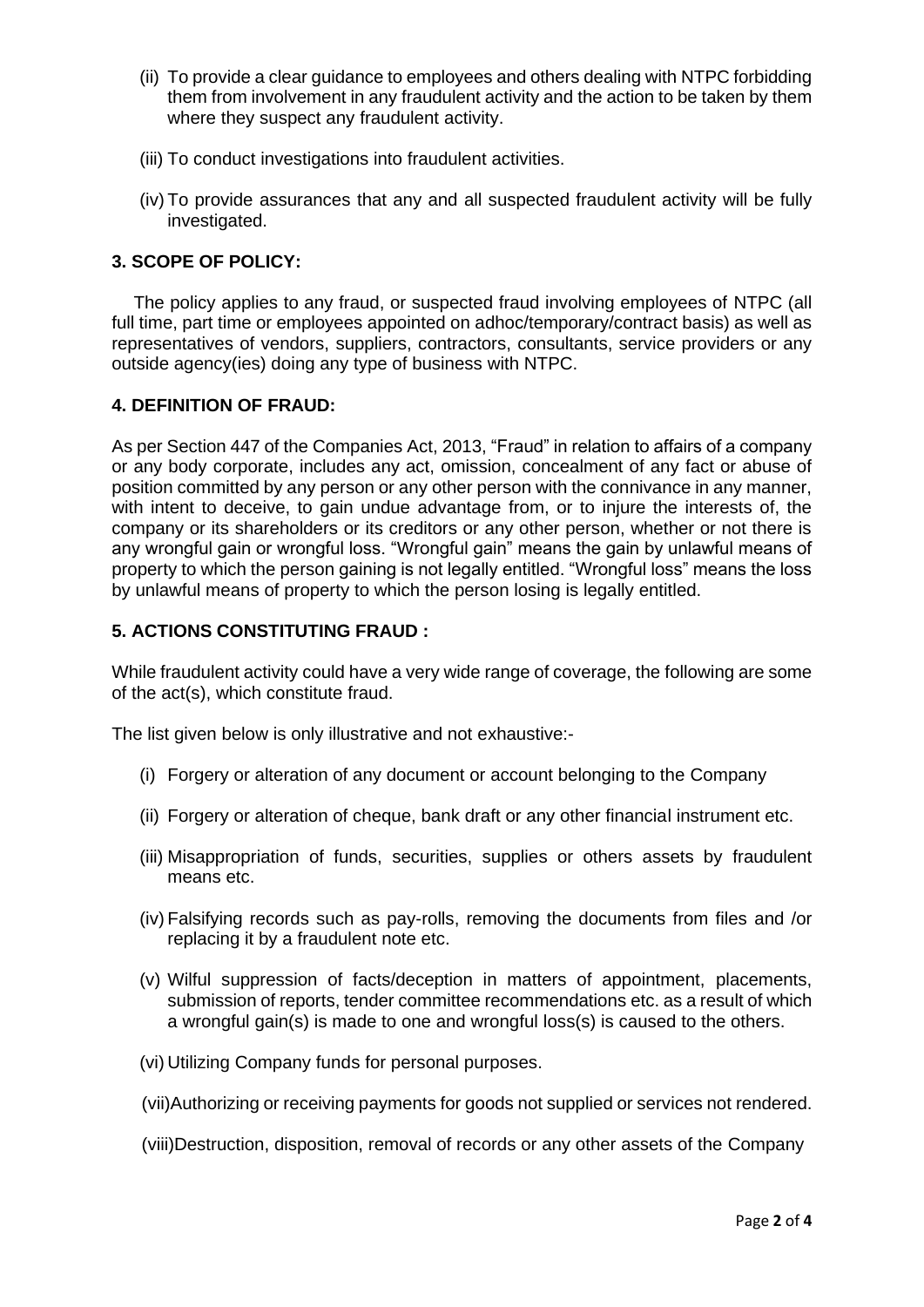with an ulterior motive to manipulate and misrepresent the facts so as to create suspicion/suppression/cheating as a result of which objective assessment/decision would not be arrived at.

(ix)Any other act that falls under the gamut of fraudulent activity.

## **6. REPORTING OF FRAUD:**

- (i) Any employee (full time, part time or employees appointed on adhoc/temporary/contract basis), representative of vendors, suppliers, contractors, consultants, service providers or any other agency(ies) doing any type of business with NTPC as soon as he / she comes to know of any fraud or suspected fraud or any other fraudulent activity must report such incident(s). Such reporting shall be made to the designated Nodal Officer(s), nominated in every project/region/Corporate Centre. If, however, there is shortage of time such report should be made to the immediate controlling officer whose duty shall be to ensure that input received is immediately communicated to the Nodal Officer. The reporting of the fraud normally should be in writing. In case the reporter is not willing to furnish a written statement of fraud but is in a position to give sequential and specific transaction of fraud/suspected fraud, then the officer receiving the information/Nodal Officer should record such details in writing as narrated by the reporter and also maintain the details about the identity of the official / employee / other person reporting such incident. Reports can be made in confidence and the person to whom the fraud or suspected fraud has been reported must maintain the confidentiality with respect to the reporter and such matter should under no circumstances be discussed with any unauthorised person.
- (ii) All reports of fraud or suspected fraud shall be handled with utmost speed and shall be coordinated by Nodal Officer(s) to be nominated.
- (iii) Officer receiving input about any suspected fraud/nodal officer(s) shall ensure that all relevant records documents and other evidence is being immediately taken into custody and being protected from being tampered with, destroyed or removed by suspected perpetrators of fraud or by any other official under his influence.

#### **7. INVESTIGATION PROCEDURE:**

- (i) The "Nodal Officer" shall, refer the details of the Fraud/suspected fraud to the Vigilance Department of NTPC, for further appropriate investigation and needful action.
- (ii) This input would be in addition to the intelligence, information and investigation of cases of fraud being investigated by the Vigilance Deptt. of their own as part of their day to day functioning.
- (iii) After completion of the investigation, due & appropriate action, which could include administrative action, disciplinary action, civil or criminal action or closure of the matter (if it is proved that fraud is not committed etc.) depending upon the outcome of the investigation shall be undertaken under the relevant rules of NTPC.
- (iv) Vigilance Department shall apprise "Nodal Officer" of the results of the investigation undertaken by them. There shall be constant coordination maintained between the two.